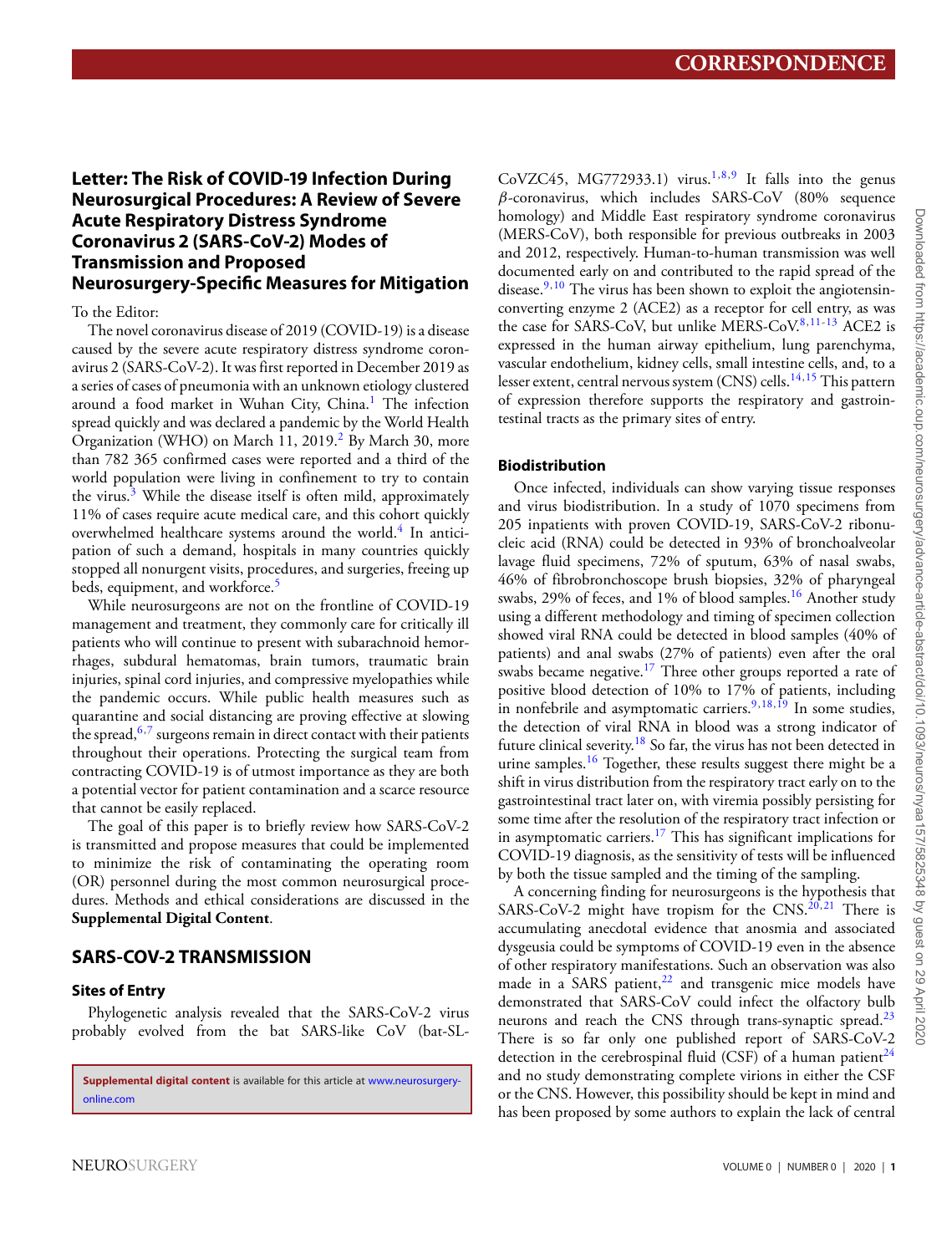breathing drive observed in many intubated severe COVID-19 cases[.21](#page-6-19)

#### **Shedding and Transmission**

Detection of viral RNA by polymerase chain reaction (PCR), however, does not imply the existence of intact, infectious viral particles. To be transmitted, the complete and assembled virus needs to be shed by the contaminated host and transported to an entry tissue in a new potential host. So far, the presence of live virus shedding was confirmed from human airway epithelial  $\text{cells}^1$  $\text{cells}^1$  and feces specimens, occurring even in patients who did not have diarrhea.<sup>[16](#page-6-14)</sup> There is no evidence yet that the fully assembled virus can be detected in the blood, although a controversial study during the 2003 SARS epidemic suggested that blood transmission of SARS-CoV occurred in Hong Kong<sup>25</sup> and many blood transfusion agencies are refusing blood donations from COVID-19 patients.[26](#page-6-24) Once outside of the contaminated host, SARS-CoV-2 virions have a half-life of 1.1 h in aerosols, 3.5 h on cardboard, 5.6 h on stainless steel, and 6.8 h on plastic.<sup>27</sup> These observations suggest SARS-CoV-2 infection can occur via direct or indirect transmission. Direct transmission can occur through contact (eg, kissing an infected individual) or droplets (eg, inhaling virion-containing aerosols immediately after an infected patient coughed, sneezed, or talked). Indirect transmission can occur through fomites (such as touching a contaminated surface and then touching one's mouth or nose) or through airborne transmission (such as aerosolization of virions during medical procedures). The current consensus is that SARS-CoV-2 is transmitted primarily through the respiratory and possibly fecal-oral routes.<sup>1,[28](#page-6-26)</sup> There is no evidence so far for blood transmission<sup>[26](#page-6-24)</sup> and there are conflicting reports on vertical transmission from a pregnant woman to her fetus.<sup>29[,30](#page-7-0)</sup>

The magnitude of the pandemic highlights how infectious SARS-CoV-2 is. Early estimates of the basic reproduction number  $(R_0)$  range from 2.2 to 6.49 people infected by every contagious individual, compared to 1.28 for the common flu and 1.46 for the H1N1 2009 pandemic.<sup>[31,](#page-7-1)[32](#page-7-2)</sup> This might be explained by the existence of contagious asymptomatic carriers,  $33$  which might represent 17.9% of infected individuals, including a high proportion of children.<sup>34</sup>

#### **SARS-CoV-2 Virus and Immunity Testing**

The current gold standard for COVID-19 diagnosis is through the detection of SARS-CoV-2 RNA using reverse transcription polymerase chain reaction (RT-PCR) on respiratory material (typically a nasopharyngeal and/or oropharyngeal swab).[35](#page-7-5) The specific gene target, primers, and probes used are highly variable across countries, as are the specimen analyzed (eg, upper respiratory, lower respiratory, blood, stools) and the timing of specimen collection. As such, no reliable data are currently available on the sensitivity and specificity of COVID-19 testing. While a South Korean study of 10 cases suggested a false-negative rate of 20% for RT-PCR,<sup>[36](#page-7-6)</sup> larger studies will be required to confirm this finding. Meanwhile, new point-of-care tests are also in development and will use different technologies, such as immunoassays and clustered regularly interspaced short palindromic repeats (CRISPR), which will again require validation.<sup>[37](#page-7-7)</sup> There is no test available yet to confirm the immune status against SARS-CoV-2, $37$  although combined IgG-IgM assays can now assess exposure[.38](#page-7-8)

# **GENERAL MEASURES TO PREVENT PERIOPERATIVE NOSOCOMIAL SPREAD**

In China, 3.8% (1716 of 44 672) COVID-19 cases occurred in healthcare workers, with 14.5% of these (254) considered severe and 5 leading to death. $39$  Later reports suggested the first nosocomial spreading event occurred during a pituitary surgery in which  $14$  people present in the case were infected.<sup>40</sup> Infected personnel can act as vectors for disease propagation before becoming symptomatic, quarantined, and unable to deliver care.

General measures are being implemented in most hospitals to prevent perioperative nosocomial spread of SARS-CoV-2. One of the most detailed and impressive reports of such measures comes from a large tertiary hospital in Singapore.<sup>[5](#page-6-4)</sup> This group applied the "hierarchy of controls" framework $^{41}$  $^{41}$  $^{41}$  to the COVID-19 pandemic to reorganize their OR environment and workflows, as detailed in Table [1.](#page-2-0) The framework suggests that the most effective way to protect from a hazard is elimination (physically remove the hazard). If impossible, fallback options are substitution (replacing the hazard), followed by engineering controls (isolating people from the hazard), followed by administrative controls (changing the way people work), and, lastly, protecting workers using personal protective equipment (PPE). Each institution will have its own protocol and it is critical that all personnel be familiar with the local procedures.

# **NEUROSURGERY-SPECIFIC RISKS AND MITIGATION STRATEGIES**

In neurosurgical practice, we anticipate 3 settings where the risk of SARS-CoV-2 transmission in the OR might be the highest:

- (1) during endotracheal intubation and extubation;
- (2) during surgeries exposing the respiratory or digestive tracts;
- (3) during the use of instruments producing aerosolization of virion-contaminated tissues.

Understanding these high-risk settings provides an opportunity to optimize our procedures to minimize nosocomial transmission.

### **Risk Related to Endotracheal Intubation and Extubation**

Airway manipulation represents a significant risk of respiratory infection transmission among healthcare workers. In a 2012 systematic review, endotracheal intubation had a hazard ratio (HR) of 6.6 (95% CI 4.1-10.6) for respiratory virus transmission, over tracheotomy (HR =  $4.2$ , 95% CI 1.5-11.5), noninvasive ventilation (HR =  $3.1$ , 95% CI 1.4-6.8), and manual ventilation before intubation (HR = 2.8, 95% CI 1.3-6.4).<sup>[42](#page-7-12)</sup> Guidelines for the management of airway in COVID-19 patients have just been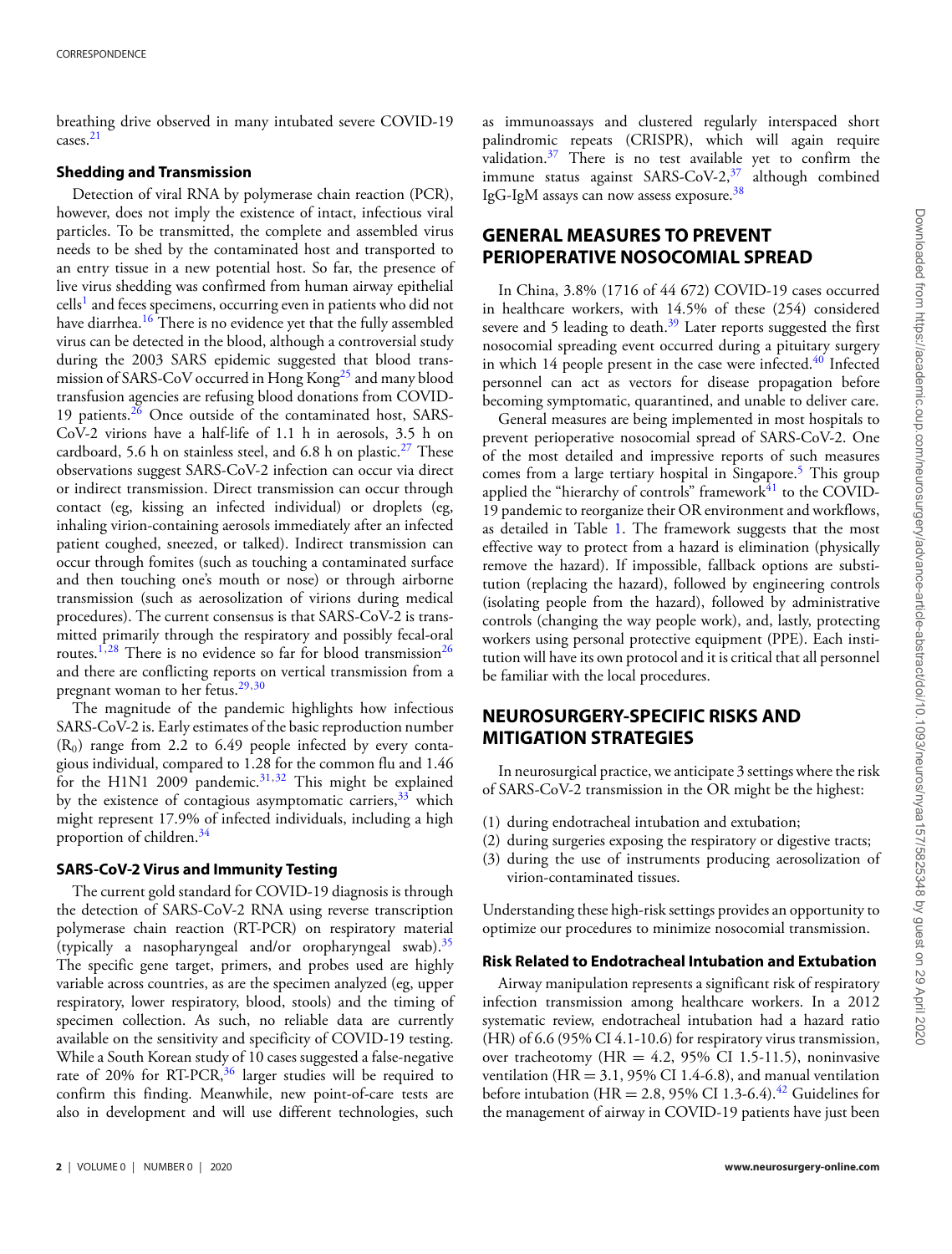<span id="page-2-0"></span>

| TABLE 1. General Measures to Prevent Perioperative Nosocomial Spread as Implemented in Singapore <sup>5</sup>                                                                                                                                                                                                                                                                                                                                                                                                                                                                                                                                                                             |
|-------------------------------------------------------------------------------------------------------------------------------------------------------------------------------------------------------------------------------------------------------------------------------------------------------------------------------------------------------------------------------------------------------------------------------------------------------------------------------------------------------------------------------------------------------------------------------------------------------------------------------------------------------------------------------------------|
| · Hospital measures related to surgery and anesthesia:<br>o Reduce elective activities to increase capacity and accommodate infection prevention measures<br>oScreening of patients, visitors, and staff for symptoms or travel history<br>o Setting up efficient communication channels with staff (COVID-19 website, helpline for anxiety and burnout)                                                                                                                                                                                                                                                                                                                                  |
| • OR management:<br>o Reserve a specific OR area for COVID-19:<br>Independent, negative pressure ventilation<br>Physically isolated from the main OR<br>Control traffic by locking all but the scrub room door during surgery<br>o Assign an anesthetic team exclusively for COVID-19 patients<br>o Design and teach new workflows for COVID-19 patients                                                                                                                                                                                                                                                                                                                                  |
| • Anesthesia staff training and management:<br>o Formal N95 fitting sessions<br>o Formal training sessions on PPE use<br>o Segregation of staff between hospitals to minimize the risk of nosocomial spread from one hospital to the other<br>o Attendance tracking on all face-to-face meeting to facilitate contact tracing in the event of an outbreak<br>o Postponement of all nonurgent preoperative visits<br>o Pregnant or immunocompromised staff did not care for COVID-19 patients                                                                                                                                                                                              |
| • Mandatory use of PPE:<br>o When caring for low-risk patients (asymptomatic and no history of travel or contact with COVID-19 patient): surgical masks and droplet precautions<br>o When caring for high-risk patients: N95 masks, eye protection, gown, and gloves<br>o When caring for COVID-19 patients: N95 masks, eye protection, gown, and double gloves<br>o When performing aerosol-generating procedures on COVID-19 patients: powered air-purifying respirator                                                                                                                                                                                                                 |
| • Specific measures when caring for COVID-19 patients<br>o Patients should wear a surgical mask during transport<br>o Patients are transported using a designated route minimizing the risk of encounter<br>o Keep the COVID-19 OR as empty as possible and only bring equipment and drugs as needed<br>o Use single-use equipment as much as possible<br>o Do not bring paper charts into the COVID-19 OR<br>o Cover all monitors, computers, and machines in plastic wrap<br>o Perform the patient review, induction, and recovery within the OR to limit contamination to a single room<br>○ Limit the number of staff in the OR<br>○ Limit the movement of staff in and out of the OR |
| • OR decontamination after COVID-19 surgery<br>o Discard the anesthetic breathing circuit and soda lime canister<br>o Clean all surfaces with quaternary ammonium chloride disinfectant wipes<br>o Clean OR with sodium hypochlorite 1000 ppm<br>o Treat OR with hydrogen peroxide vaporization or ultraviolet C irradiation<br>o All staff to shower and change into new scrubs after each COVID-19 case                                                                                                                                                                                                                                                                                 |

• Perform a series of simulations and walkthroughs of the COVID-19 workflow

published $43,44$  $43,44$  and should help anesthesiologists mitigate this risk as much as possible, especially given the higher contagiousness of COVID-19.[32](#page-7-2)

What neurosurgeons can do to help, however, is to reappraise the necessity for general anesthesia (GA) and endotracheal intubation in their patients. Many procedures routinely performed under GA in most centers can easily and safely be accomplished under conscious sedation, local anesthesia, and/or spinal anesthesia with the patient wearing a face mask to limit aerosolization in the OR. These include external ventricular drain (EVD) placement, chronic subdural hematoma (CSDH) evacuation, $45$  carotid endarterectomy, $46$  and lumbar discectomy or laminectomy,  $47,48$  $47,48$  among others. If GA is absolutely required,

all unnecessary personnel (including most neurosurgeons) should not be in the room while intubation and extubation are performed. Awake fiberoptic intubation should be avoided if possible, as should any procedure that might induce coughing.<sup>[49](#page-7-19)</sup>

## **Risk Related to Respiratory and Digestive Tract Exposure**

Given the biodistribution of SARS-CoV-2, procedures involving the respiratory tract generate the highest risk of nosocomial transmission. Anecdotal, unpublished reports from China suggest that ENT surgeons might be the most affected of all healthcare workers. For neurosurgeons, this risk arises during trans-sphenoidal approaches, transmastoid approaches,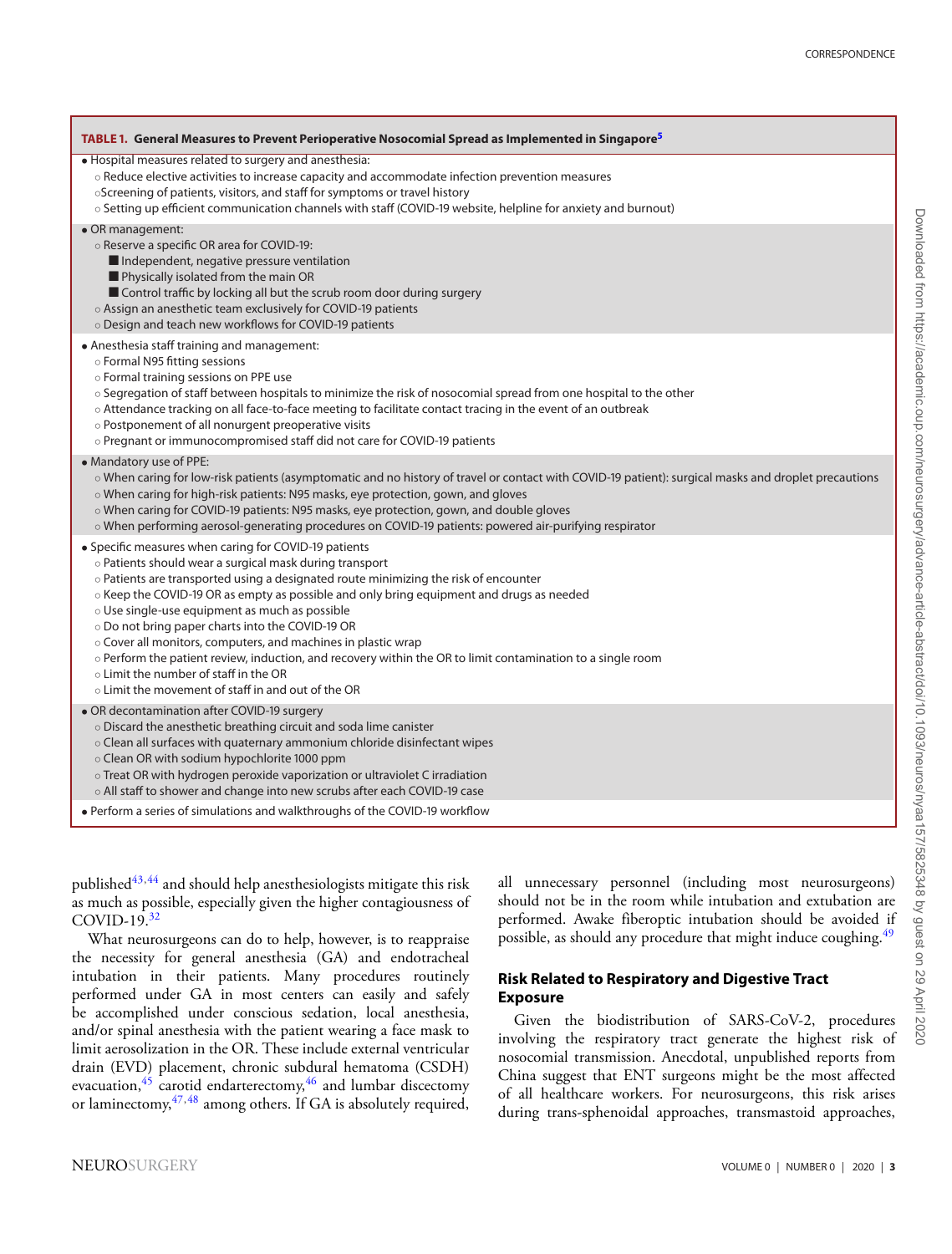transoral approaches, percutaneous trigeminal rhizotomies as well as craniotomies involving the frontal sinuses, such as bicoronal, bifrontal craniotomies or frontal skull fracture repair. In the setting of a local outbreak or in COVID-19 positive patients, surgeons should try to delay these procedures or use alternative approaches, wherever possible. Most trans-sphenoidal surgeries, for instance, are performed for benign lesions that can usually be delayed until after the pandemic, or at least after the patient's COVID-19 status is negative. For procedures that cannot be postponed (eg, pituitary apoplexy, craniopharyngioma with obstructive hydrocephalus), serious consideration should be given to a transcranial approach (eg, pterional) or an alternative strategy (eg, a cystic craniopharyngioma could be drained through stereotactic implantation of an Omaya reservoir and treated using intracavitary therapies rather than trans-sphenoidal resection). The same applies for translabyrinthine approaches for vestibular schwannomas, which can usually be substituted for a retrosigmoid craniotomy. Whenever performing a craniotomy, extra care should be placed in avoiding the frontal sinuses or mastoid air cells, which can be facilitated by the use of neuronavigation. In frontal sinus fractures, conservative treatment or lumbar drainage could be attempted until COVID-19 status is negative. Patients with trigeminal neuralgia could be offered radiosurgery over rhizotomy, if pain control cannot be achieved pharmacologically. For spine tumors or trauma, dorsal approaches should be favored over transthoracic surgeries to minimize the risk to the lung parenchyma.

When exposure to the respiratory tract is unavoidable, patient decolonization could be attempted in COVID-19 positive patients. Along with standard chlorhexidine skin preparation, intranasal povidone iodine preparation (especially in endonasal approaches) and chlorhexidine or hydrogen peroxide mouth rinse have been used,<sup>50</sup> although the efficacy of this approach remains unproven.

The involvement of the gastrointestinal tract can also theoretically increase the risk of SARS-CoV-2 infection if breached. Although a rare instance in neurosurgery, this could happen if the esophagus is lacerated during an anterior approach to the cervical spine, if an anterior instrumentation is eroded through the mucosa, or if the bowel is perforated during ventriculoperitoneal (VP) shunt placement. Surgeons should be careful, as always, to avoid these complications and should escalate the PPE requirements and OR decontamination protocol if they happen during a case. For VP shunts, dissection under direct vision would be advisable as opposed to blind trocar insertion of the abdominal catheter. Consideration should also be given to endoscopic third ventriculostomy (ETV) when deemed equally effective.

### **Risk Related to Aerosol-Generating Instruments on Virion-Containing Tissues**

A most prevalent, yet *highly* theoretical risk faced by neurosurgeons is an airborne transmission of the virus resulting from the use of aerosol-generating instruments. These include all powered drills, [51](#page-7-21)[-53](#page-7-22) electrocautery, 51, [54](#page-7-23) lasers, [55](#page-7-24) ultrasonic

aspirators<sup>56</sup> as well as insufflators used for pneumoperitoneum maintenance during laparoscopic surgery[.57](#page-7-26) To be infectious, aerosolized particles need to contain virions. This is definitely the case in the respiratory and digestive tracts. Conclusive studies are lacking for CSF, CNS tissue, and bone, while the clinical significance of aerosolized blood remains uncertain. As discussed above, SARS-CoV-2 RNA can be detected in the blood of 10% to 40% of COVID-19 patients.<sup>9[,17-](#page-6-15)[19](#page-6-17)</sup> While RNA detection does not imply the presence of complete viral particles, our understanding in the case of SARS-CoV-2 is still limited.

It would therefore appear prudent to limit the use of aerosolgenerating instruments if surgically possible, (1) in the setting of COVID-19-positive cases, (2) if a nosocomial spread of uncertain origin is occurring locally, or (3) if the surgical approach requires exposure or proximity to the sinuses or mastoid. In any of these cases, rongeurs and curettes should be favored over drilling with a burr. Burr holes can be performed using a Hudson brace or a twist drill rather than a perforator, especially for EVD placement or CSDH, where a single hole may be sufficient.<sup>58-[60](#page-7-28)</sup> In transsphenoidal surgery, rongeurs and chisels can replace high-speed drilling. In the setting of spinal decompression and stabilization, bony removal can usually be achieved with various rongeurs, and manual, tactile pedicle probes are suggested to facilitate the placement of pedicle screws. In any case where drilling is used, the drill could be used at lower speeds and should be stopped when irrigating. Large suctions should be used to aspirate as much particulate matter as possible and isolate the drilling area using a transparent adhesive film (eg, Opsite<sup>TM</sup>; Smith & Nephew) "tent" or gauzes could be attempted. In spine surgery, the use of navigation as well as minimally invasive techniques such as endoscopic procedures and percutaneous screws should be considered to lower the amount of drilling required. Smoke from electrocautery should be immediately aspirated. The use of lasers and ultrasonic aspirators should be limited. Finally, VP shunt placement could be performed open rather than laparoscopically to avoid the aerosolization created by the carbon dioxide insuf-flator.<sup>[57](#page-7-26)</sup> Lastly, aerosol-generating instruments should be manipulated by proficient users rather than learners. Some of these intraoperative precautions (including reducing the speed of drilling) have been successfully taken by a group of neurosurgeons in Wuhan city, where most of the focus, however, was on reducing bleeding and shortening the time o[f](#page-4-0) surgeries.<sup>[61](#page-7-29)</sup>

# **PREOPERATIVE SARS-COV-2 TESTING**

When surgery is required and authorized, but not urgent, systematic SARS-CoV-2 testing of low-risk and asymptomatic patients should be considered based on the local epidemiology and availability of testing resources. Given that 17.9% of infected individuals might by asymptomatic carriers,  $34$  this measure has the potential to significantly reduce nosocomial spread while preserving PPE supply in the context of global shortages<sup>62</sup> (Table [1\)](#page-2-0). This would be achieved by delaying procedures after infected patients are cured and limiting the use of more stringent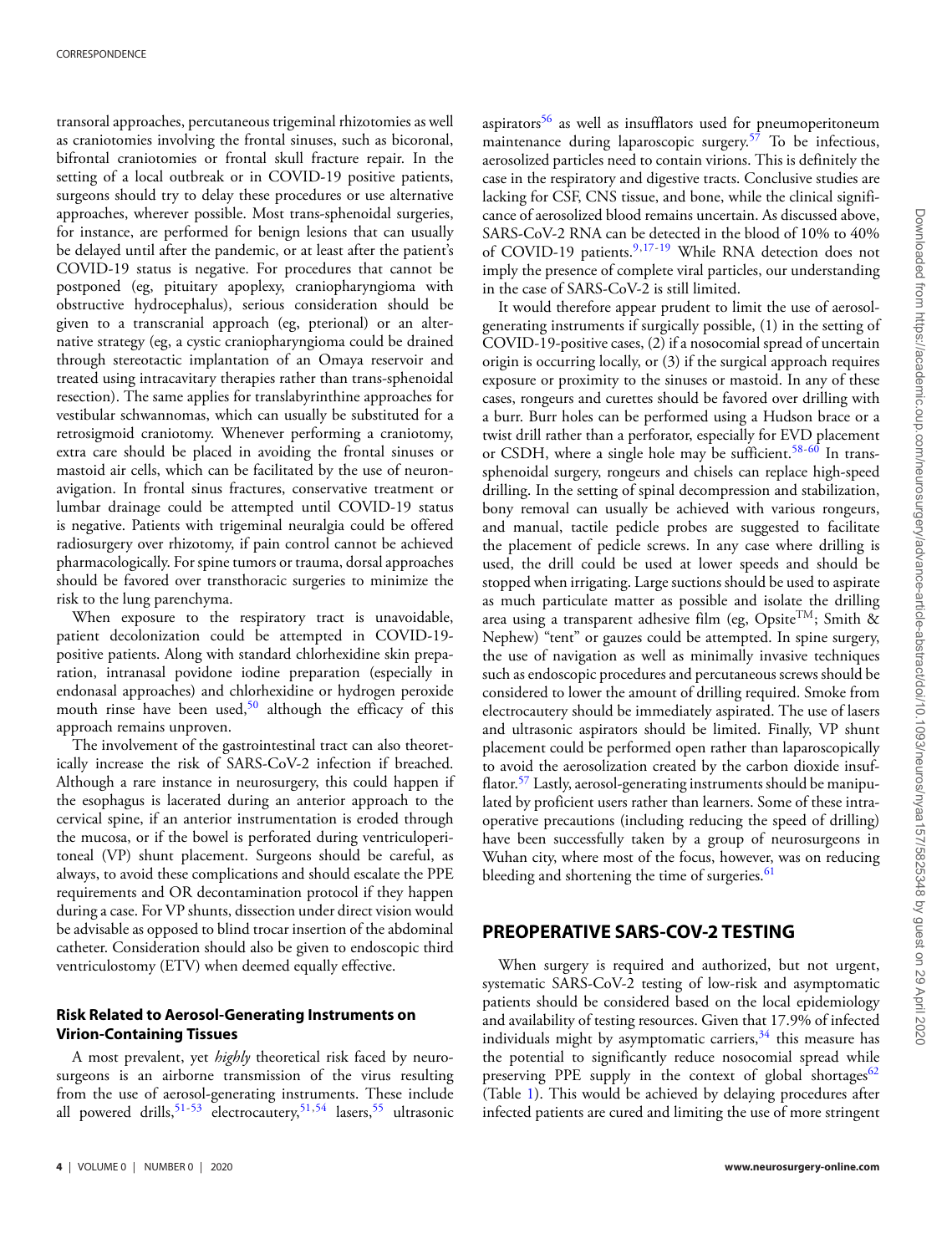#### <span id="page-4-0"></span>**TABLE 2. General Organizational Measures of Particular Importance to Neurosurgery During the COVID-19 Pandemic**

• Operate on as few patients as possible:

- Only perform surgeries that cannot be delayed
- When an alternative to surgery exists and is equally valid, favor the alternative
- If the healthcare system becomes overwhelmed, only offer surgery to patients who have a reasonable prognosis
- Involve as few people as possible in the surgical procedures:
	- Keep the number of individuals in the OR to the minimum required for safe completion of the surgery
	- Do not involve observers, students, and even residents who do not have an indispensable role
	- Minimize personnel turnover by extending shifts and minimizing breaks
	- Segregate surgeons in specific hospitals to minimize nosocomial transmission from one hospital to another
	- If possible, assign all COVID-19 patients to a single team that will minimize contacts with other surgeons
	- Once immune status testing becomes available and reliable, consider assigning contamination-prone tasks and COVID-19 patients to staff with proven immunity.
- Depending on local epidemiology and resources, consider testing all surgical patients for SARS-CoV-2 or treating all patients (even asymptomatic) as potentially infected

PPE in negative cases. The caveat, however, is that until COVID-19 tests are standardized and their sensitivity and specificity known at the local level, a negative test might provide a false sense of security and paradoxically increase nosocomial transmission. Some authors have recommended repeating the COVID-19 PCR assay due to this relatively high possibility of false negatives.<sup>63</sup> Additionally, patients with a high clinical suspicion of COVID-19 infection with a negative test should be considered as infected. Patients should also be asked to take additional precautions (ie, self-quarantine) in the period between the screening and the surgery.

Eventually, some healthcare workers will likely develop some immunity against SARS-CoV-2, either because they contracted and healed from the disease or, hopefully, because an effective vaccine will become available. While immune testing is not yet reliable,  $37,38$  $37,38$  its development should allow us to further secure the OR by assigning the care of COVID-19 patients to immune personnel.

## **DISCUSSION**

The COVID-19 pandemic is a crisis of unprecedented proportion in modern healthcare. As we are fighting this battle, it is striking to realize the amount of knowledge that has been produced in the 3 mo since the existence of the SARS-CoV-2 virus was first reported. We already know the complete RNA sequence as well as crystal structure of the virus. Studies are available on mechanisms and sites of entry, virus biodistribution as well as shedding and transmission. Using this understanding, diagnostic tests are being refined, vaccine trials are being organized, and procedures to stop the spread of the virus are being implemented. While not on the frontline of any of these research areas, neurosurgeons can contribute by optimizing their practice to prevent nosocomial infection of patients and healthcare workers. This can be achieved by adapting some steps in neurosurgical procedures to our current understanding of SARS-CoV-2 biology and transmission.

Table [1](#page-2-0) summarizes general perioperative measures successfully implemented in Singapore, $5$  where the outbreak was exceptionally well controlled.<sup>[3](#page-6-2)</sup> Other similar guidelines have been published and might be of interest to OR managers.<sup>43,[50,](#page-7-20)[64](#page-7-32)</sup>

Table [2](#page-4-0) summarizes general measures that are of particular importance to neurosurgeons. These include limiting the number of surgeries performed, limiting the number of individuals in the OR, and performing preoperative testing whenever possible.

Table [3](#page-5-0) suggests possible adaptations to standard neurosurgical procedures that have the potential to limit nosocomial transmission. These are aimed at mitigating 3 high-risk settings encountered in the neurosurgical OR: endotracheal intubation and extubation, respiratory or digestive tract exposure, and aerosolization of virion-containing particles.

Given the novelty of the virus, the measures identified above have not been tested in formal trials. They do not constitute binding guidelines and should be seen merely as suggestions to be considered by neurosurgical teams as they navigate this crisis. While they are all based on a biological rationale, their clinical significance remains unproven. Most controversial is the recommendation to limit the use of aerosol-generating instruments, including drills and ultrasonic aspirators. Indeed, the idea that a respiratory virus could be transmitted by inhaling lumbar vertebrae bone dust can be counterintuitive. This would require aerosolization of virion-contaminated blood or CSF with the bone dust, which has never been proven, neither for SARS-CoV-2 nor for SARS-CoV. Definitely, a surgical protocol should not be modified if it compromises patient safety or the intended surgical outcome. Our contention, however, is that in many cases, aerosolgenerating instruments can be substituted by other techniques without any negative patient consequences. In these cases, what would be the rationale for not being prudent, given that our understanding of COVID-19 is barely 4 mo old?

We believe that the small proposed changes in the protocols of standard operations could have a significant impact on disease transmission without affecting the surgical outcome of patients. We might never know if they really work, given the numerous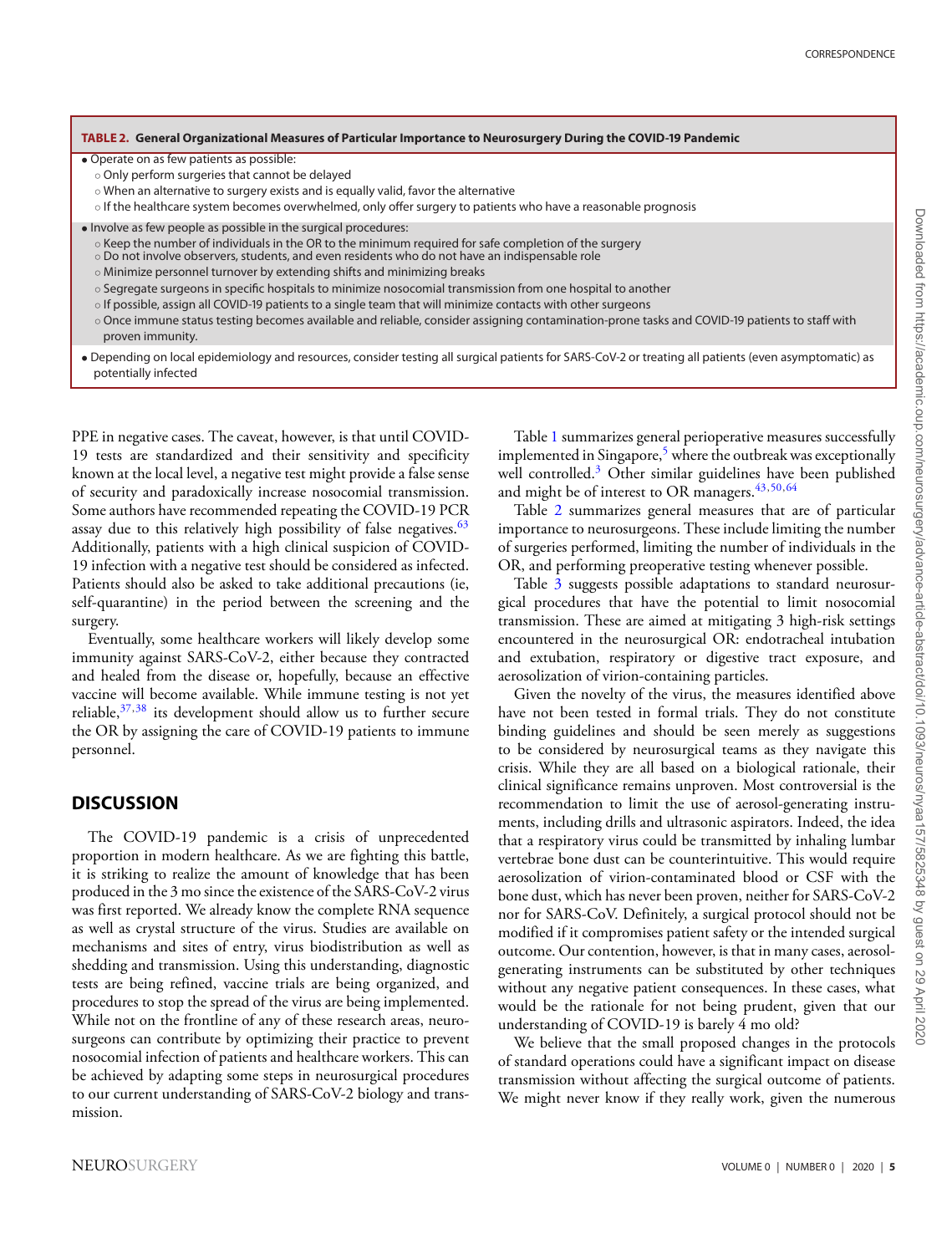<span id="page-5-0"></span>

◦ Irrigate with large volumes at low pressure rather than low volumes at high pressure

factors in play in this pandemic. What we do know, however, is that if we do not try and mitigate the spread in healthcare workers right now, we will (and already have) lose patients and colleagues in the battle. $40$ 

## **CONCLUSION**

The SARS-CoV-2 virus has biological properties supporting contact, droplet, and airborne transmission. In the neurosurgical OR, high-risk settings include endotracheal intubation and extubation, procedures involving the respiratory or digestive tracts, and the use of aerosol-generating instruments on virion-contaminated tissues. In addition to supporting general hospital-wide policies, neurosurgeons can contribute to the reduction in the risk of nosocomial infection of healthcare workers by adapting their protocols in COVID-19 patients, high-risk settings, and during local nosocomial outbreaks. Possible changes include postponing all nonurgent cases, reappraising the necessity for GA, considering alternative surgical approaches avoiding the respiratory tract, and limiting the use of aerosol-generating instruments, including drills, electrocautery, ultrasonic aspirators, lasers, and carbon dioxide insufflators.

#### The authors have no personal, financial, or institutional interest in any of the drugs, materials, or devices described in this article.

**Disclosures**

<span id="page-5-2"></span><span id="page-5-1"></span>**Christian Iorio-Morin, MD, PhD, FRCSC [∗](#page-5-1) [‡](#page-5-2) Mojgan Hodaie, MD, MSc, FRCSC [‡](#page-5-2) Can Sarica, MD [‡](#page-5-2) Nicolas Dea, MD, MSc, FRCSC [§](#page-6-28) Harrison J. Westwick, MD, MSc, FRCSC [¶](#page-6-29) Sean D. Christie, MD, FRCSC [||](#page-6-30) Patrick J. McDonald, MD, MHSc, FRCSC Moujahed Labidi, MD, FRCSC [∗∗](#page-6-32) Jean-Pierre Farmer, MD, CM, FRCSC, DABPNS [‡‡](#page-6-33) Simon Brisebois, MD, MSc, FRCSC [§§](#page-6-34) Frédérick D'Aragon, MD, MSc, FRCPC [¶¶](#page-6-35) Alex Carignan, MD, MSc, FRCPC [||||](#page-6-36) David Fortin, MD, MSc[∗](#page-5-1)** <sup>∗</sup>*Division of Neurosurgery Department of Surgery Université de Sherbrooke Centre hospitalier universitaire de Sherbrooke Sherbrooke, Québec, Canada ‡Division of Neurosurgery Department of Surgery*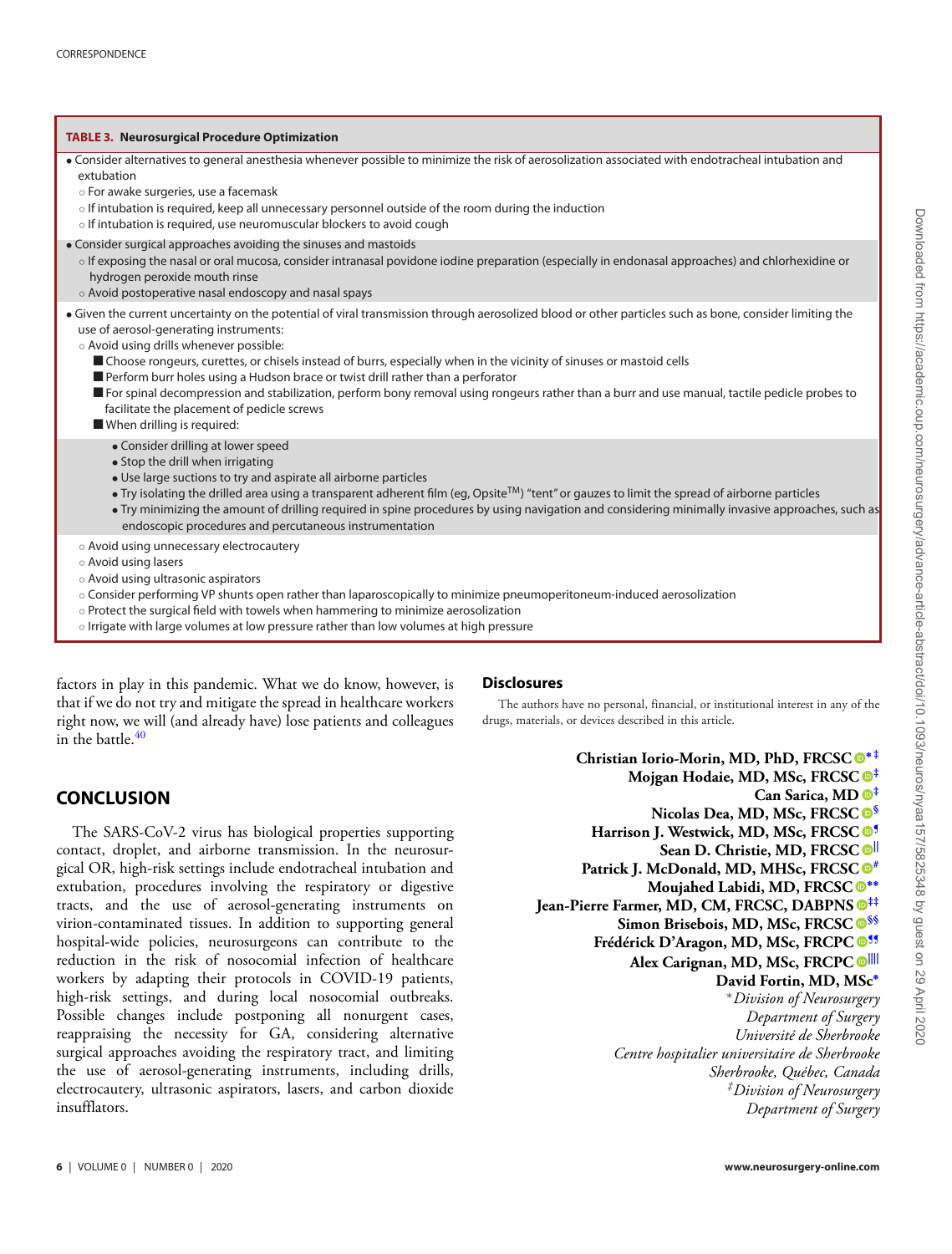<span id="page-6-29"></span><span id="page-6-28"></span>*University of Toronto University Health Network - TWH Toronto, Ontario, Canada §Division of Neurosurgery Department of Surgery University of British Columbia Blusson Spinal Cord Center Vancouver, British Columbia, Canada ¶CIUSSS du Nord de l'Ile de Montréal Hôpital de Sacré-Coeur de Montréal Montréal, Québec, Canada ||Division of Neurosurgery Department of Surgery Dalhousie University Halifax, Nova Scotia, Canada #Division of Neurosurgery Department of Surgery University of British Columbia BC Children's Hospital Vancouver, British Columbia, Canada* ∗∗*Division of Neurosurgery Department of Surgery Centre hospitalier de l'Université de Montréal Montréal, Québec, Canada ‡‡Division of Neurosurgery Department of Pediatric Surgery McGill University The Montreal Children's Hospital Montréal, Québec, Canada §§Division of Otolaryngology—Head & Neck Surgery Department of Surgery Université de Sherbrooke Sherbrooke, Québec, Canada ¶¶Department of Anesthesiology Université de Sherbrooke Sherbrooke, Québec, Canada ||||Department of Microbiology and Infectious Diseases Université de Sherbrooke Sherbrooke, Québec, Canada*

### <span id="page-6-36"></span><span id="page-6-34"></span>**REFERENCES**

- <span id="page-6-0"></span>1. Zhu N, Zhang D, Wang W, et al. A novel coronavirus from patients with pneumonia in China, 2019. *N Engl J Med*. 2020;382(8):727-733.
- <span id="page-6-1"></span>2. World Health Organization. WHO Director-General's Opening Remarks at the Media Briefing on COVID-19—11 March 2020. World Health Organization. [https://www.who.int/dg/speeches/detail/who-director-general-s-opening-remarks](https://www.who.int/dg/speeches/detail/who-director-general-s-opening-remarks-at-the-media-briefing- on-covid-19--11-march-2020)[at-the-media-briefing- on-covid-19–11-march-2020.](https://www.who.int/dg/speeches/detail/who-director-general-s-opening-remarks-at-the-media-briefing- on-covid-19--11-march-2020) Accessed March 30, 2020.
- <span id="page-6-2"></span>3. Center for Systems Science and Engineering, Johns Hopkins Coronavirus Resource Center. COVID-19 Dashboard by the Center for Systems Science and Engineering (CSSE) at Johns Hopkins University, March 2020. [https://coronavirus.jhu.edu/map.html.](https://coronavirus.jhu.edu/map.html) Accessed March 30, 2020
- <span id="page-6-3"></span>4. Remuzzi A, Remuzzi G. COVID-19 and Italy: what next? *Lancet*. 2020;395(10231):P1225-P1228.
- <span id="page-6-4"></span>5. Wong J, Goh QY, Tan Z, et al. Preparing for a COVID-19 pandemic: a review of operating room outbreak response measures in a large tertiary hospital in Singapore. *Can J Anaesth*. 2020;395:497.
- <span id="page-6-5"></span>6. Chinazzi M, Davis JT, Ajelli M, et al. The effect of travel restrictions on the spread of the 2019 novel coronavirus (COVID-19) outbreak. *Science*. published online: March 6, 2020 (doi:10.1126/science.aba9757).
- <span id="page-6-6"></span>7. Wilder-Smith A, Chiew CJ, Lee VJ. Can we contain the COVID-19 outbreak with the same measures as for SARS? *Lancet Infect Dis.* published online: March 5, 2020 (doi:10.1016/S1473-3099(20)30129-8).
- <span id="page-6-7"></span>8. Zhou P, Yang X-L, Wang X-G, et al. A pneumonia outbreak associated with a new coronavirus of probable bat origin. *Nature*. 2020;579(7798):270-273.
- <span id="page-6-8"></span>9. Chan JF-W, Yuan S, Kok K-H, et al. A familial cluster of pneumonia associated with the 2019 novel coronavirus indicating person-to-person transmission: a study of a family cluster. *Lancet*. 2020;395(10223):514-523.
- <span id="page-6-9"></span>10. Li Q, Guan X, Wu P, et al. Early transmission dynamics in Wuhan, China, of novel coronavirus-infected pneumonia. *N Engl J Med*. 2020;382(13):1199-1207.
- <span id="page-6-30"></span><span id="page-6-10"></span>11. Letko M, Marzi A, Munster V. Functional assessment of cell entry and receptor usage for SARS-CoV-2 and other lineage b betacoronaviruses. *Nat Microbiol*. 2020;5(4):562-569.
- 12. Hoffmann M, Kleine-Weber H, Schroeder S, et al. SARS-CoV-2 cell entry depends on ACE2 and TMPRSS2 and is blocked by a clinically proven protease inhibitor. *Cell.* published online: March 4, 2020 (doi:10.1016/j.cell.2020.02.052).
- <span id="page-6-31"></span><span id="page-6-11"></span>13. Yan R, Zhang Y, Li Y, Xia L, Guo Y, Zhou Q. Structural basis for the recognition of SARS-CoV-2 by full-length human ACE2. *Science*. 2020;367(6485):1444-1448.
- <span id="page-6-12"></span>14. Donoghue M, Hsieh F, Baronas E, et al. A novel angiotensin-converting enzymerelated carboxypeptidase (ACE2) converts angiotensin I to angiotensin 1-9. *Circ Res*. 2000;87(5):E1-E9.
- <span id="page-6-13"></span>15. Harmer D, Gilbert M, Borman R, Clark KL. Quantitative mRNA expression profiling of ACE 2, a novel homologue of angiotensin converting enzyme. *FEBS Lett*. 2002;532(1-2):107-110.
- <span id="page-6-32"></span><span id="page-6-14"></span>16. Wang W, Xu Y, Gao R, et al. Detection of SARS-CoV-2 in different types of clinical specimens. *JAMA*. published online: March 11, 2020 (doi:10.1001/jama.2020.3786).
- <span id="page-6-33"></span><span id="page-6-15"></span>17. Zhang W, Du R-H, Li B, et al. Molecular and serological investigation of 2019 nCoV infected patients: implication of multiple shedding routes. *Emerg Microbes Infect*. 2020;9(1):386-389.
- <span id="page-6-16"></span>18. Chen W, Lan Y, Yuan X, et al. Detectable 2019-nCoV viral RNA in blood is a strong indicator for the further clinical severity. *Emerg Microbes Infect*. 2020;9(1):469-473.
- <span id="page-6-17"></span>19. Huang C, Wang Y, Li X, et al. Clinical features of patients infected with 2019 novel coronavirus in Wuhan, China. *Lancet*. 2020;395(10223):497-506.
- <span id="page-6-18"></span>20. Baig AM, Khaleeq A, Ali U, Syeda H. Evidence of the COVID-19 virus targeting the CNS: tissue distribution, host-virus interaction, and proposed neurotropic mechanisms. *ACS Chem Neurosci*. 2020;11(7):994-994.
- <span id="page-6-19"></span>21. Li Y-C, Bai W-Z, Hashikawa T. The neuroinvasive potential of SARS-CoV2 may play a role in the respiratory failure of COVID-19 patients. *J Med Virol*. 2020;33(2):297.
- <span id="page-6-35"></span><span id="page-6-20"></span>22. Hwang C-S. Olfactory neuropathy in acute respiratory syndrome: report of a case. *Acta Neurol Taiwan*. 2006;15(1):26-28.
- <span id="page-6-21"></span>23. Netland J, Meyerholz DK, Moore S, Cassell M, Perlman S. Severe acute respiratory syndrome coronavirus infection causes neuronal death in the absence of encephalitis in mice transgenic for human ACE2. *J Virol*. 2008;82(15): 7264-7275.
- <span id="page-6-22"></span>24. Zhou L, Zhang M, Gao J, Wang J. SARS-CoV-2: underestimated damage to nervous system. *Travel Med Infect Dis*. published online: March 24, 2020 (doi:10.1016/j.tmaid.2020.101642).
- <span id="page-6-23"></span>25. Woo PCY, Lau SKP, Tsoi H-W, et al. Relative rates of non-pneumonic SARS coronavirus infection and SARS coronavirus pneumonia. *Lancet*. 2004;363(9412):841-845.
- <span id="page-6-24"></span>26. Chang L, Yan Y, Wang L. Coronavirus disease 2019: coronaviruses and blood safety. *Transfus Med Rev*. published online: February 21, 2020 (doi:10.1016/j.tmrv.2020.02.003).
- <span id="page-6-25"></span>27. van Doremalen N, Bushmaker T, Morris DH, et al. Aerosol and surface stability of SARS-CoV-2 as compared with SARS-CoV-1. *N Engl J Med*. published online: March 17, 2020 (doi:10.1056/NEJMc2004973).
- <span id="page-6-26"></span>28. Gu J, Han B, Wang J. COVID-19: gastrointestinal manifestations and potential fecal-oral transmission. *Gastroenterology*. published online: March 3, 2020 (doi:10.1053/j.gastro.2020.02.054).
- <span id="page-6-27"></span>29. Dong L, Tian J, He S, et al. Possible vertical transmission of SARS-CoV-2 from an infected mother to her newborn. *JAMA*. published online: March 26, 2020 (doi:10.1001/jama.2020.4621).